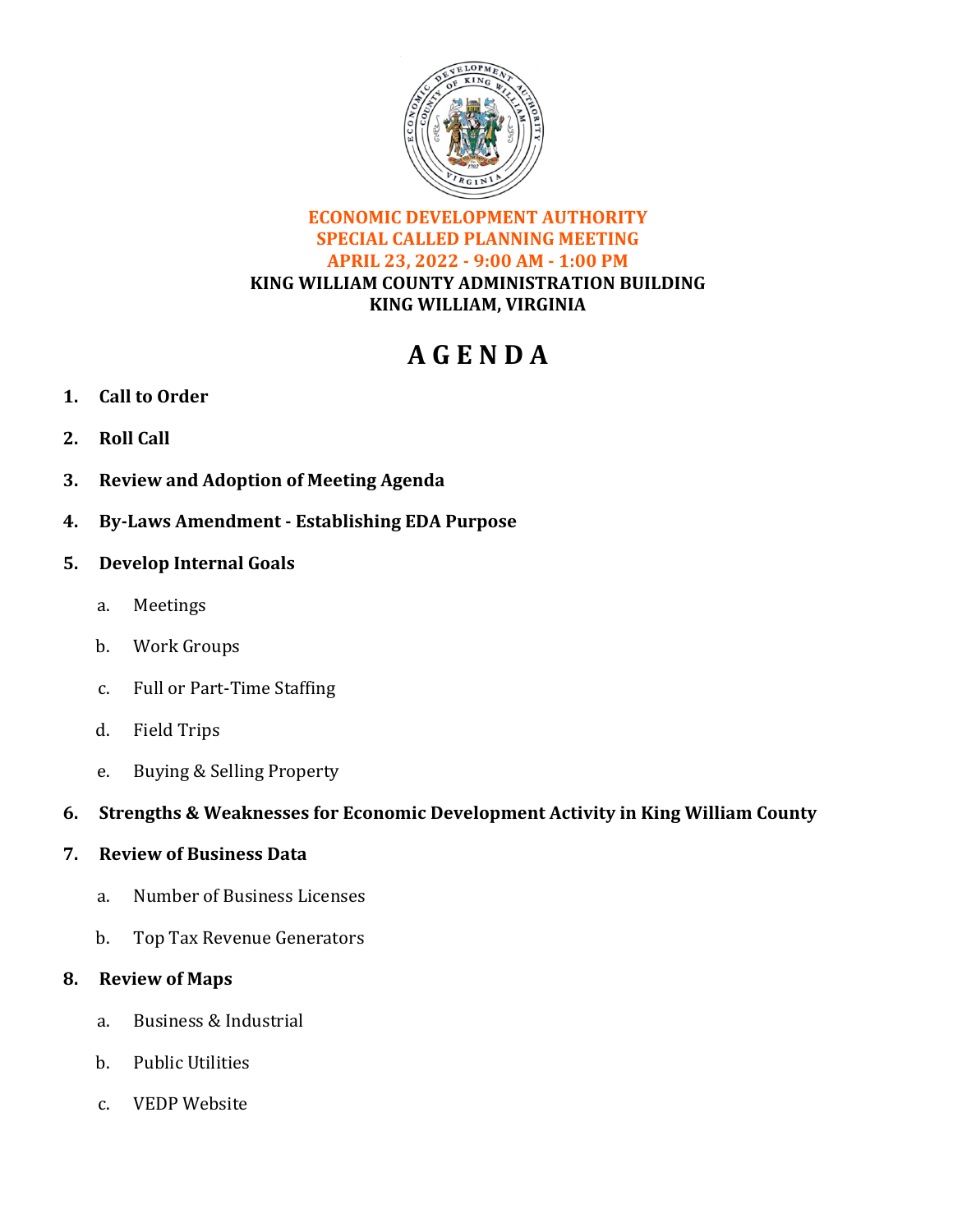### **9. Develop Action Strategies Through December 31, 2022**

- a. Ag-Education Project
- b. Processing Plant
- c. Farmer's Market
- d. Commerce Park Participation
- e. Appoint Business Roundtable
- f. Phase 2 Recommendations from RKG
- g. Host Business Fair
- h. Analyze Need for Development of an Industrial Park

#### **10. Other Matters**

- **11. Next Meeting May 11, 2022**
- **12. Tentative Closed Meeting (if necessary)**
- **13. Adjourn**

#### **NOTES REGARDING AGENDA:**

This agenda is tentative only and subject to change by the Economic Development Authority Board.

During Public Comment and any Public Hearing periods, speakers shall be provided one opportunity of three minutes per individual or five minutes per group. Speakers shall provide their name, district of residence, and if applicable, the group they are representing. The EDA Board may modify and/or set other rules governing the conduct of Public Hearings.

**Detailed instructions for viewing live-streams of meetings, signing up to speak via Zoom (registration required by noon on the day of the meeting), and general guidelines for Public Comment & Public Hearings are available from the [King William County website](https://www.kingwilliamcounty.us/461/Public-Comment-Public-Hearings).**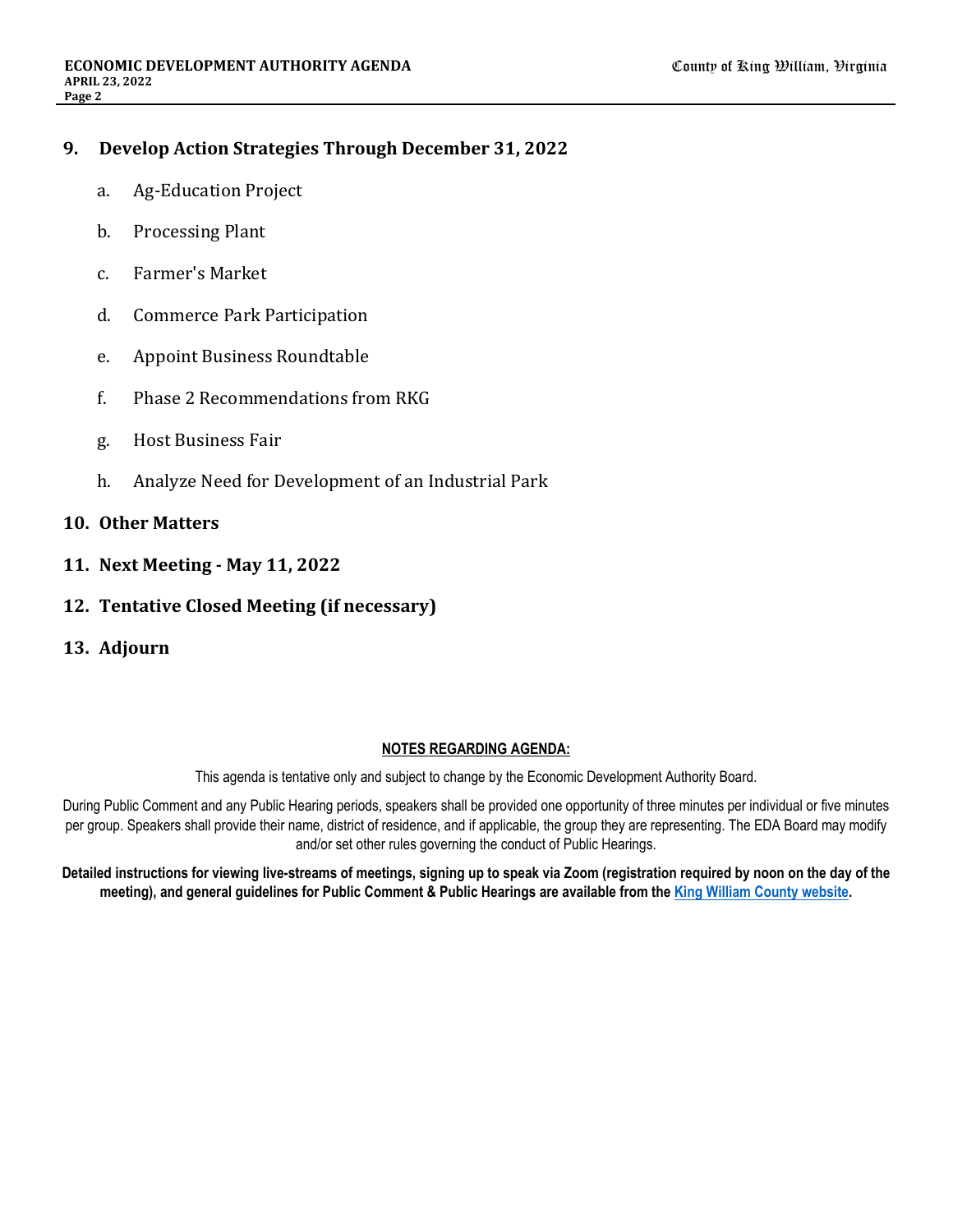## **AGENDA ITEM 4**

By-Laws Amendment - Establishing EDA Purpose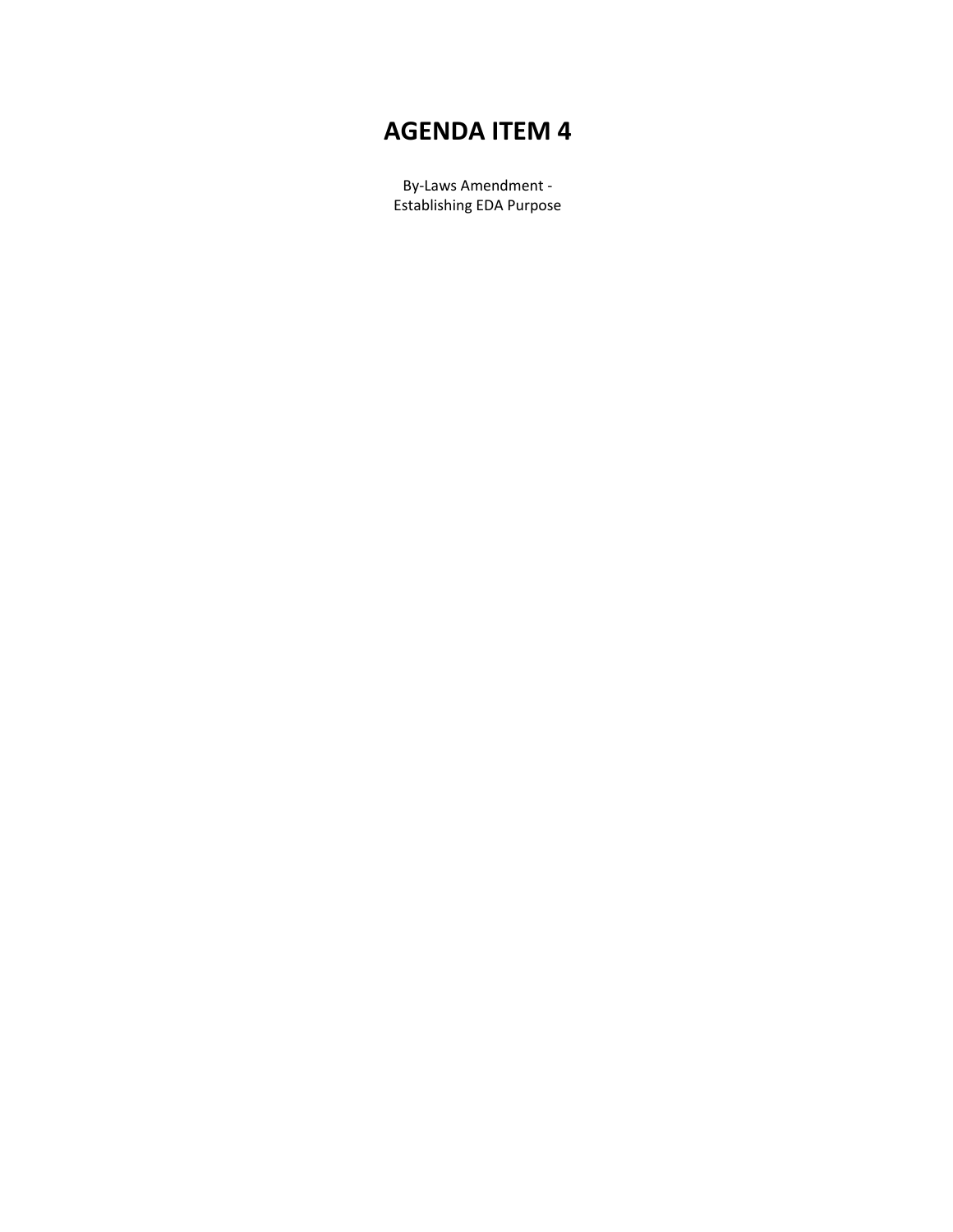## **Economic Development Authority BY-LAWS PROPOSED AMENDMENTS – April 23, 2022**

### **Article I Purpose and Scope**

**Section 1.1. Name.** The political subdivision created by an ordinance passed by the King William. County Board of Supervisors on February 22, 1972, shall be named the Industrial Development Authority of King William County ("the Authority").

**Section 1.1. Name.** The King William County Board of Supervisors created a political subdivision of the commonwealth by ordinance on February 22, 1972, with such public and corporate powers as are set forth in the Industrial Development and Revenue Bond Act, constituting Code of Virginia, § 15.2-4900 et seq. Per King William County Code Sec. 22-32, the name of the political subdivision shall be the Economic Development Authority of King William County ("the Authority" or "EDA").

**Section 1.2. Purpose.** The purpose of creating the Authority is so that such Authority may acquire, own, lease, and dispose of properties to fulfill the Authority's purpose, to the end that such Authority may be able to promote industry and develop trade by inducing manufacturing, industrial, governmental and commercial enterprises to locate in or remain in the Commonwealth, and further the use of its agricultural products and natural resources. The purpose of the Authority is to (1) promote economic development; (2) relieve conditions of unemployment and encourage new job positions in the County; (3) encourage the location of new industry, commerce, and business for a balanced economy in the County; (4) assist in the retention of existing business and industry in the County and increase their commerce; (5) encourage the retention, location, expansion, and new development of businesses owned by minorities, women, veterans, and persons with disabilities in the County; and (6) generally promote the economic health, welfare, and quality of life of the residents of the County and further the use of its agricultural products and natural resources; working in partnership with all County Boards, Committees, and Commissions including the Board of Supervisors and the Planning Commission.

**Section 1.3. Compliance with Applicable Laws.** The Economic Development Authority of King William County shall observe and comply with all local, state, and federal laws, which apply to the Authority, and shall conform to requirements of the Industrial Development and Revenue Bond Act ("the Act") contained in Chapter 49, Title 15.2, Code of Virginia, 1950, as amended.

## **Article II Directors**

**Section 2.1. Board of Directors.** The Authority shall be governed by a Board of Directors ("the Board" or "the Directors") of nine (9) directors appointed by the King William County Board of Supervisors. The nine (9) directors shall initially be appointed for terms of 1, 2, 3, and 4 years; two (2) being appointed for one (1)-year terms, two being appointed for two (2)-year terms, two (2) being appointed for three (3)-year terms, and three (3) being appointed to four (4)-year terms. Subsequent appointments shall be for terms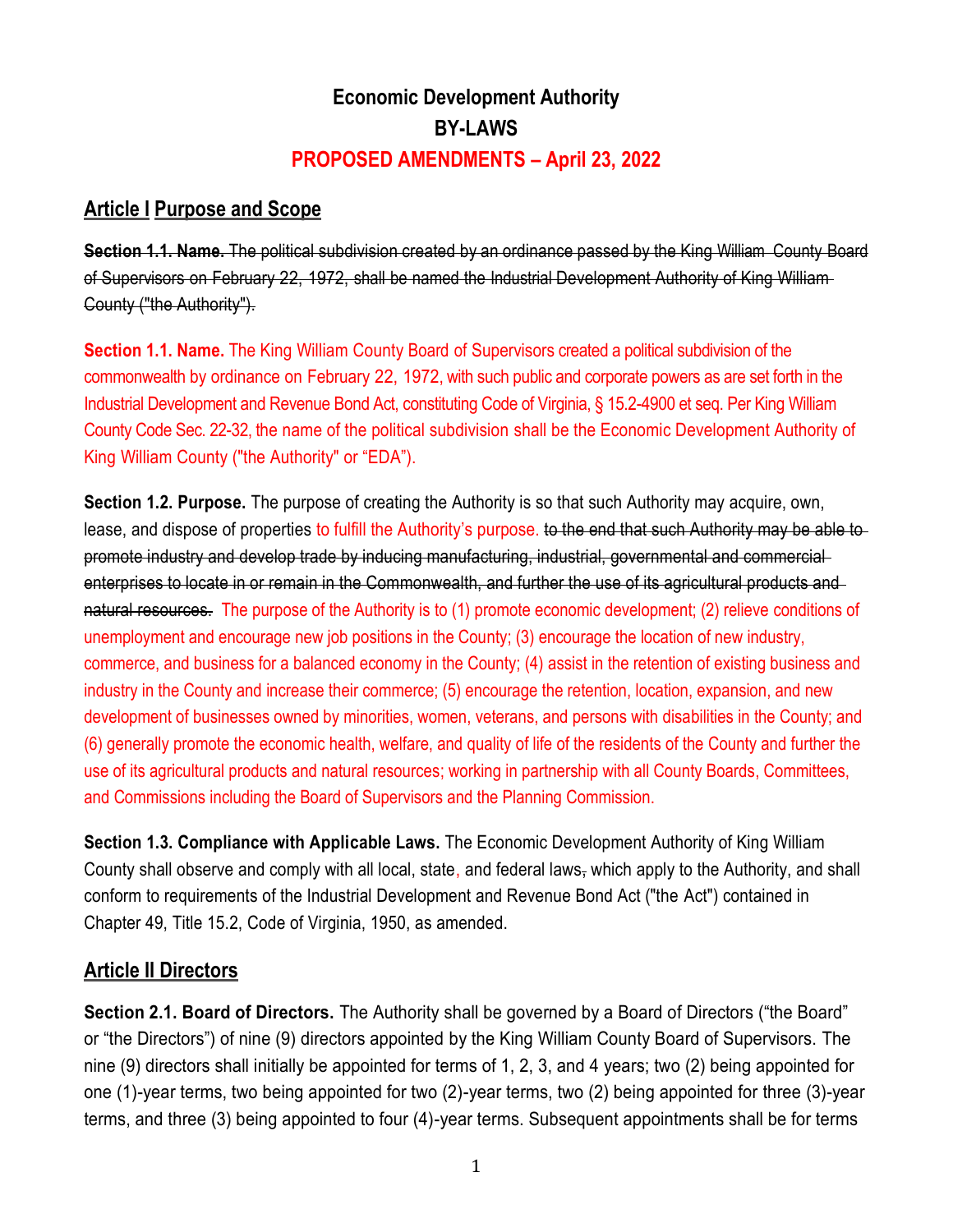of four (4) years. Each director shall, before entering upon the duties of office, take and subscribe the oath prescribed by Section 49-1 of the Code of Virginia, 1950, as amended. No director shall be an officer or employee of King William County.

**Section 2.1.1. EDA Ex-Officio Members.** The authority shall allow up to three ex-officio members to the Authority. These ex-officios shall be members of the Native American tribes within King William County. The ex-officios shall be allowed to participate on the EDA and any subcommittee of the EDA, but shall not have any voting privileges for the EDA. Each ex-officio shall, before entering upon the duties of the position, take and subscribe the oath prescribed by Section 49-1 of the Code of Virginia, 1950, as amended. No ex-officio shall be an officer or employee of King William County.

**Section 2.2. Vacancies.** If vacancies shall occur in the Board of Directors of the Authority the Board of Supervisors shall appoint new directors to fill the vacancies for the unexpired term of said offices.

**Section 2.3. Salaries.** The directors shall receive no salary. However; at the discretion of the Board of Supervisors, directors may be paid such amounts as are necessary to cover the cost of attendance at meetings, mileage, and other such Authority-related expenses and costs. This may be paid at a rate determined by the Board of Supervisors.

**Section 2.4. Powers.** The Board of Directors shall have all the powers enumerated in Title 15.2, Subtitle IV, Chapter 49 Title 15.2-4900 of the, Code of Virginia, 1950, as amended, known as the Industrial Development and Revenue Bond Act, and wherever a provision of the bylaws shall be in conflict with the Act, the provisions of the Act shall prevail.

**Section 2.5. Liability.** Neither the directors of the Authority nor any person executing any bonds issued by the Authority shall be liable personally by reason of the issuance thereof.

## **Article Ill Officers**

**Section 3.1. Officers.** The Board of Directors shall elect from its membership a Chairperson and a Vice-Chairperson and from its membership or not, as they desire, a Secretary and a Treasurer, or a Secretary-Treasurer who shall continue to hold such office until their respective successors are elected.

**Section 3.2. Chairperson.** The Chairperson shall preside at all meetings of the Authority and shall be authorized to sign all documents related to the Authority that require the signature of the Chairperson. The Chairperson shall be authorized to perform any duties as required by the laws of the Commonwealth of Virginia, by the laws of the County of King William ("the County''), or by the bylaws of the Authority and shall exercise such other powers and duties as shall be prescribed by the Board of Directors.

**Section 3.3. Vice-Chairperson.** The Vice-Chairperson shall, in the absence or disability of the Chairperson, exercise the powers and perform the duties of the Chairperson. The Vice-Chairperson shall also generally assist the Chairperson and exercise such other powers and duties as shall be prescribed by the Board of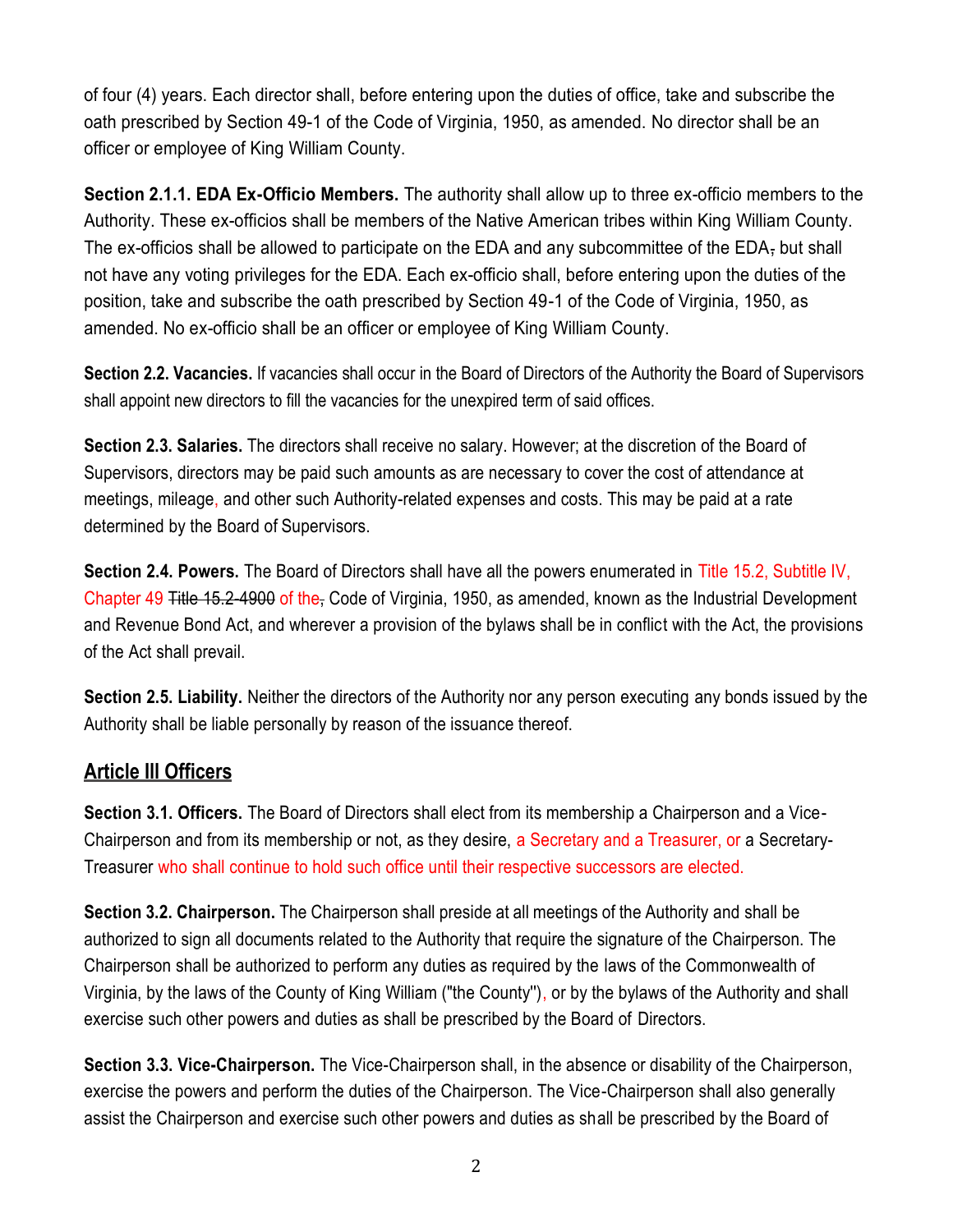Directors.

**Section 3.4. Secretary.** The Secretary shall keep the minutes of all proceedings of the Board of Directors; the Secretary shall give all notices required under these bylaws; the Secretary shall affix the seal of the corporation to deeds, contract, and other writings requiring a seal; and the Secretary shall have charge of the minute books of the Authority. The Secretary of the Authority shall keep detailed minutes of all meetings and proceedings. All such minutes shall be open to public inspection at all times at the office of the Authority. The Secretary may or may not, as the Board of Directors shall desire, be a member of the Board.

**Section 3.5. Treasurer.** The Treasurer shall have the custody of all funds, securities, evidence of debt, and other personal property of the Authority and shall deposit the same in such bank or trust company as shall be designated by the Board of Directors; the Treasurer shall issue checks and pay out money and take receipts therefore; the Treasurer shall receive payments made to the Authority and give receipts therefore; the Treasurer shall make regular and full entries in the books of the Authority of all transactions and make full and accurate account of all money received and paid out on account of the Authority; and the Treasurer shall arrange to have same audited following the end of each fiscal year. Copies of each audit shall be furnished to the Board of Supervisors of King William County, Virginia, and all such other persons as the Board of Directors may deem appropriate and shall be open to public inspection at the office of the Authority. The fiscal year of the Authority shall begin on the first day of July and end on the last day of June next following. The Treasurer may or may not, as the Board of Directors shall desire, be a member of the Board. The Board of Directors may choose to elect a combined Secretary-Treasurer.

**Section 3.5.1. Checks, Notes, Drafts and Other Legal Documents.** Checks, notes, drafts and other legal documents shall be signed by such directors or officers as specified in the Act, these bylaws, or as the Board of Directors may, from time to time, authorize. The signature of any such person may be by facsimile when authorized by the Board of Directors.

## **Article IV Meetings**

**Section 4.1. Annual Meeting.** A meeting of the Board of Directors of the Authority should be held on the second Wednesday of January of each year at 7:00 p.m. in the conference room Board Room of the County Administration Building located at 180 Horse Landing Road, King William Court House, Virginia, unless otherwise stipulated in the meeting notice. The purpose of the annual meeting shall be the election of officers, the review of the affairs of the Authority for the preceding calendar year, and the transaction of any other business that might properly come before the Board of Directors. The Chairperson or the Board of Directors may modify the aforementioned annual meeting schedule due to inclement weather, the business requirements of the Authority, the availability of directors to attend said meetings, the availability of meeting facilities, or other cause.

**Section 4.2. Regular Meetings.** The regular meetings of the Board of Directors of the Authority should be held on the second Wednesday bimonthly (January, March, May, July, September, November) at 7:00 p.m. in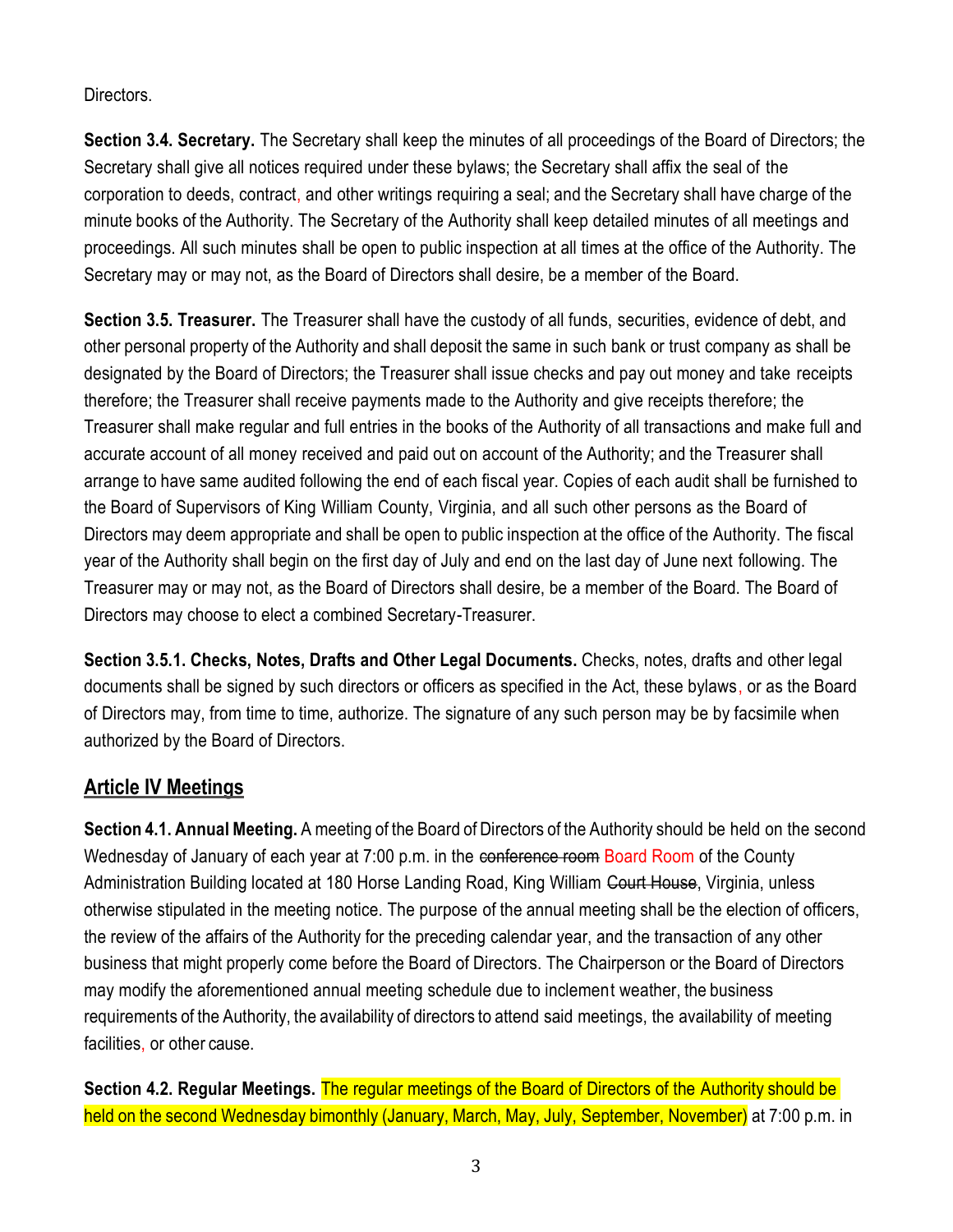the conference room Board Room of the County Administration Building located at 180 Horse Landing Road, King William Court House, Virginia, unless otherwise stipulated in the meeting notice. The Chairperson or the Board of Directorsmay modify the aforementioned regular meeting schedule due to inclement weather, the business requirements of the Authority, the availability of directors to attend said meetings, the availability of meeting facilities, or other cause.

**Section 4.3. Special Meetings.** Special meetings of the Board of Directors may be called by the Chairperson or Secretary with approval of the Chairperson or the Vice- Chairperson if the Chairperson is not available.

**Section 4.4. Notice.** Notice of the annual, regular, or special meetings shall be given to each director in writing at least five (5) calendar days prior to such meetings, provided, however, that all such notices may be waived by a majority of the Board of Directors.

**Section 4.5. Quorum.** Four (4) members of the Board of Directors shall constitute a quorum of the Board for the purpose of conducting the Authority's business and exercising its powers and for all other purposes, except that no facilities owned by the Authority shall be leased or disposed of in a manner without a majority vote of all of the members of the Board of Directors. No vacancy in the membership of the Board shall impair the right of a quorum to exercise all of the powers and perform all of the duties of the Board.

**Section 4.6. Voting.** Except as otherwise required in these bylaws or by the Act, voting shall be by simple majority of those present at any duly constituted meeting of the Board of Directors. No director shall be allowed to vote by proxy at any meeting of the Board of Directors.

**Section 4.7. Agenda and Meeting Format.** It shall be the responsibility of each member of the Board of Directors to notify the Chairperson or such person as may be designated, of any matter which such member wishes included on a meeting agenda at least seven (7) calendar days prior to said meeting. Any matter not disposed of at a meeting shall be included on the agenda of the next regular meeting. The format for all regular meetings of the Board of Directors shall be as follows:

- A. Call to Order
- B. Roll Call
- C. Review and Adoption of Meeting Agenda
- D. Approval of Minutes
- E. Presentations
- F. Public Hearings
- G. Treasurer's Report
- H. Chairperson's Report
- I. Other Reports
- J. Unfinished Business
- K. New Business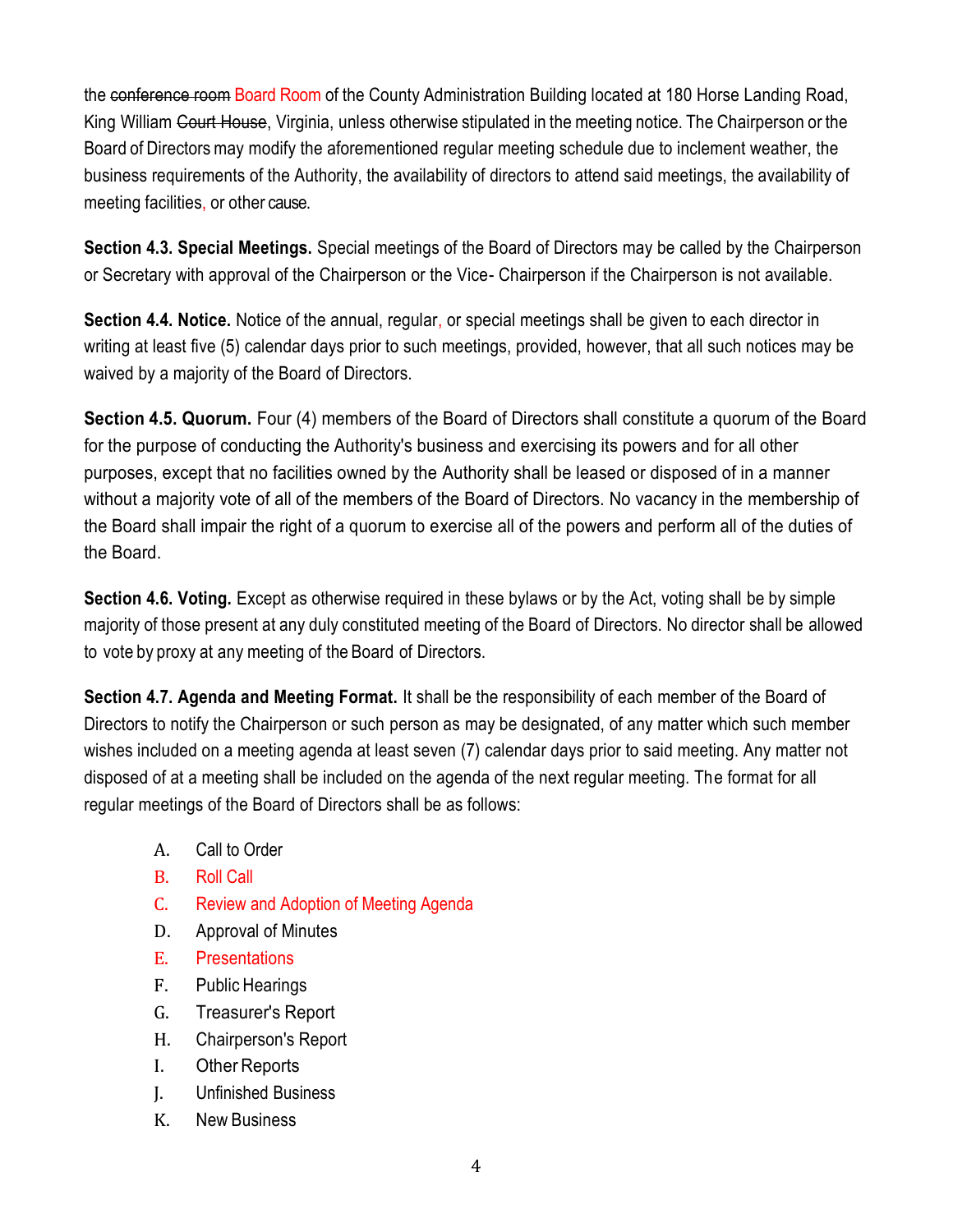- L. Public Comment
- M. Next Meeting Date
- N. Adjournment or Recess

No matter not on the agenda shall be considered over the objection of one-half (1/2) or more of the members of the Board of Directors present. No matter not on the agenda shall be acted upon over the objection of any director present.

For any special meeting, the business to be discussed shall be stated in the call for such special meeting. No other business shall be discussed or acted upon over the objection of any member of the Board of Directors present.

**Section 4.8. Public Hearings.** Any advertised public hearing shall be considered a special order of business at the time, date, and place set for such hearing and shall supplant any matter on the agenda except for the approval of minutes. Generally, a person shall be allowed to speak for no more than five (5) minutes if speaking for a group, no more than three (3)minutes if speaking as an individual, and no more than one (1) time upon any particular question or matter. These time limitations shall apply to both public hearings and public comment periods during meetings.

**Section 4.9 Electronic Participation.** 1. On or before the day of a meeting, a member of the Authority shall notify the chair that:

a. Such member is unable to attend the meeting due to a temporary or permanent disability or other medical condition that prevents the member's physical attendance; or

b. Such member is unable to attend the meeting due to a personal matter and identifies with specificity the nature of the personal matter. Participation by a member pursuant to this subdivision is limited each calendar year to two meetings.

2. A quorum of the Board of Directors must be physically assembled at the primary or central meeting location. The Authority members present must approve the participation; however, the decision shall be based solely on compliance with the conditions contained in this section, without regard to the identity of the member or matters that will be considered or voted on during the meeting. The Secretary shall record in the minutes the specific nature of the emergency or personal matter, or the existence of a medical disability (but not the specific nature of such disability) and the remote location from which the absent member participated. The approval or disapproval of the absent member's remote participation shall be recorded in the meeting minutes and if participation is disapproved because such participation would violate this policy, the facts constituting such violation shall also be recorded.

3. The Secretary shall make arrangements for the voice of the absent member to be heard by all persons in attendance at the meeting location.

Per Code of Virginia §2.2-3708.2 and as of March 31, 2021: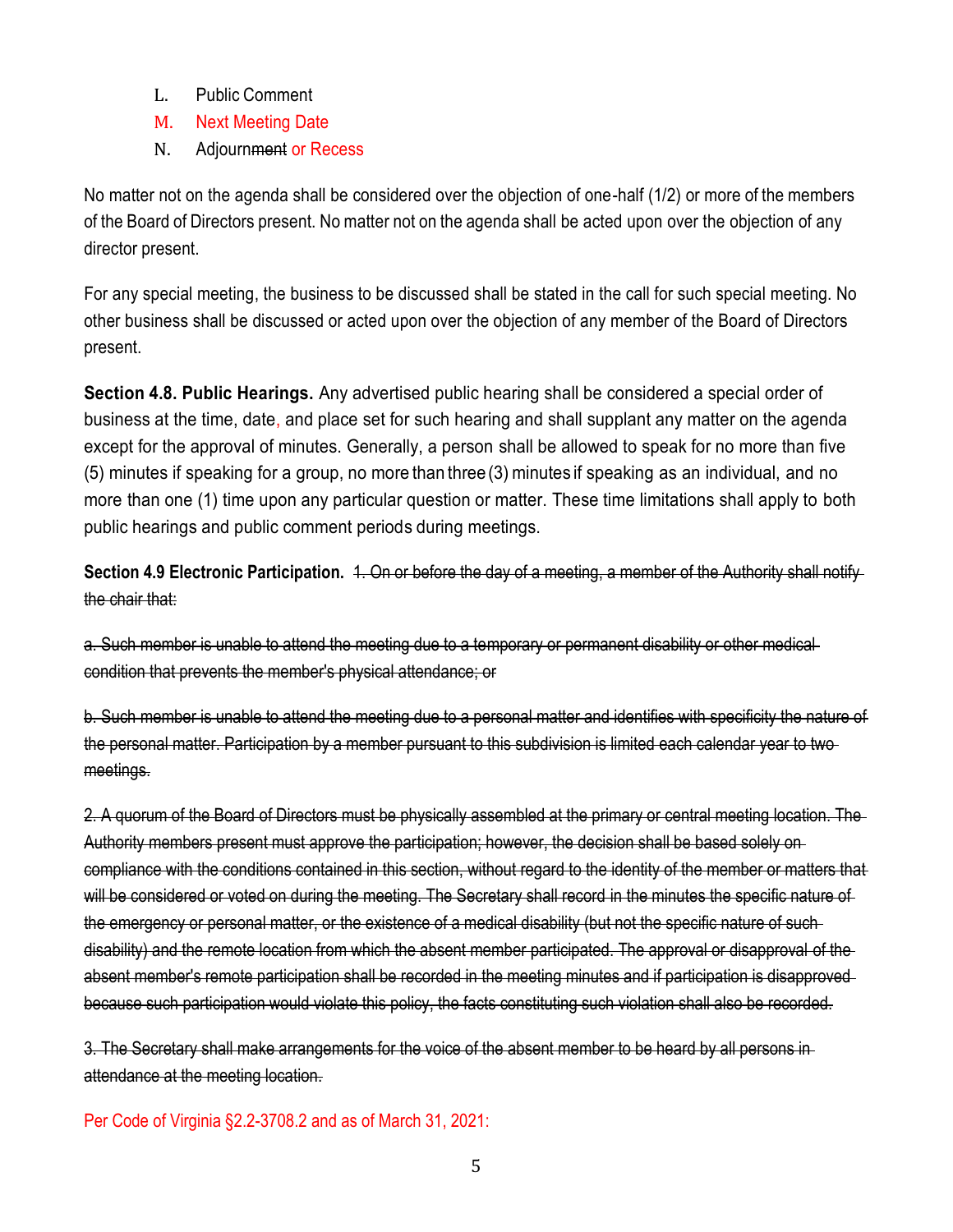- A) 1. The Authority may conduct any meeting wherein the public business is discussed or transacted through electronic communication means if, on or before the day of a meeting, an Authority Board member notifies the chair that:
	- a. Such member is unable to attend the meeting due to (i) a temporary or permanent disability or other medical condition that prevents the member's physical attendance or (ii) a family member's medical condition that requires the member to provide care for such family member, thereby preventing the member's physical attendance; or
	- b. Such member is unable to attend the meeting due to a personal matter and identifies with specificity the nature of the personal matter. Participation by a member pursuant to this subdivision b is limited each calendar year to two meetings or 25 percent of the meetings held per calendar year rounded up to the next whole number, whichever is greater.
	- 2. If participation by a member through electronic communication means is approved, the Authority shall record in its minutes the remote location from which the member participated; however, the remote location need not be open to the public. If participation is approved pursuant to subdivision 1 a, the Authority shall also include in its minutes the fact that the member participated through electronic communication means due to (i) a temporary or permanent disability or other medical condition that prevented the member's physical attendance or (ii) a family member's medical condition that required the member to provide care for such family member, thereby preventing the member's physical attendance. If participation is approved pursuant to subdivision 1 b, the Authority shall also include in its minutes the specific nature of the personal matter cited by the member.

If a member's participation from a remote location pursuant to subdivision 1 b is disapproved because such participation would violate the policy adopted pursuant to subsection C, such disapproval shall be recorded in the minutes with specificity.

- 3. The Authority, or any joint meetings thereof, may meet by electronic communication means without a quorum of the public body physically assembled at one location when the Governor has declared a state of emergency in accordance with § 44-146.17 or the locality in which the public body is located has declared a local state of emergency pursuant to § 44-146.21, provided that (i) the catastrophic nature of the declared emergency makes it impracticable or unsafe to assemble a quorum in a single location and (ii) the purpose of the meeting is to provide for the continuity of operations of the public body or the discharge of its lawful purposes, duties, and responsibilities. The public body convening a meeting in accordance with this subdivision shall:
	- a. Give public notice using the best available method given the nature of the emergency contemporaneously with the notice provided to Authority Board members;
	- b. Make arrangements for public access to such meeting through electronic communication means;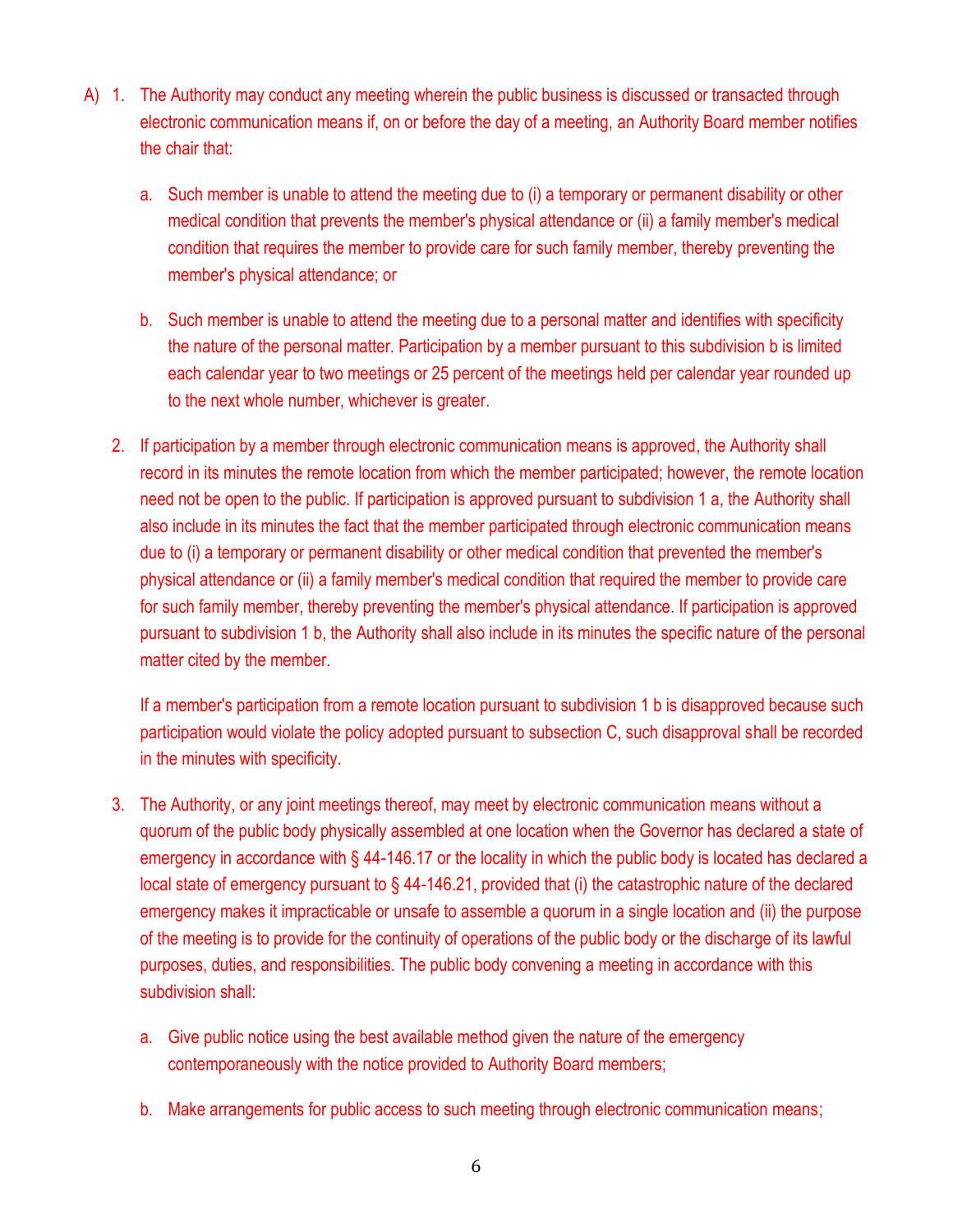- c. Provide the public with the opportunity to comment at meetings when public comment is customarily received; and
- d. Otherwise comply with the provisions of the Code of Virginia Chapter 37.

The nature of the emergency, the fact that the meeting was held by electronic communication means, and the type of electronic communication means by which the meeting was held shall be stated in the minutes.

The provisions of this subdivision 3 shall be applicable only for the duration of the emergency declared pursuant to § 44-146.17 or 44-146.21.

- C. Participation by an Authority Board member in a meeting through electronic communication means pursuant to subdivisions A 1 and 2 and subsection B shall be authorized only if the following conditions are met:
	- 1. The Economic Development Authority Board of Directors has adopted a written policy allowing for and governing participation of its members by electronic communication means, including an approval process for such participation, subject to the express limitations imposed by this section. Once adopted, the policy shall be applied strictly and uniformly, without exception, to the entire membership and without regard to the identity of the member requesting remote participation or the matters that will be considered or voted on at the meeting;

The approval process for such participation by a member of the Economic Development Authority of King William County Board of Directors is by motion made immediately after the Call to Order and prior to Roll Call which has been properly seconded and voted on by all Authority Board members present.

- 2. A quorum of the public body is physically assembled at one primary or central meeting location; and
- 3. The public body makes arrangements for the voice of the remote participant to be heard by all persons at the primary or central meeting location.

**Section 4.10 Attendance.** The Authority acknowledges that, pursuant to Section 15.2-4904 of the Code of Virginia of 1950, as amended, a member of the Board of Directors of the Authority may be removed from office by the King William County Board of Supervisors without limitation in the event that the member is absent from any three consecutive meetings of the Authority or is absent from any four meetings of the Authority within any 12-month period or upon unanimous vote of the Board of Supervisors. In any such event, a successor shall be appointed by the King William County Board of Supervisors for the unexpired portion of the term of the member who has been removed. [The Secretary shall report any such absences to the King William County Board of Supervisors.] [The Secretary shall provide an annual report at the end of each fiscal year to the King William County Board of Supervisors reporting any such absences for any current members.]

## **Article V Committees**

**Section 5.1. Executive Committee.** The Board of Directors may designate, by resolution adopted by a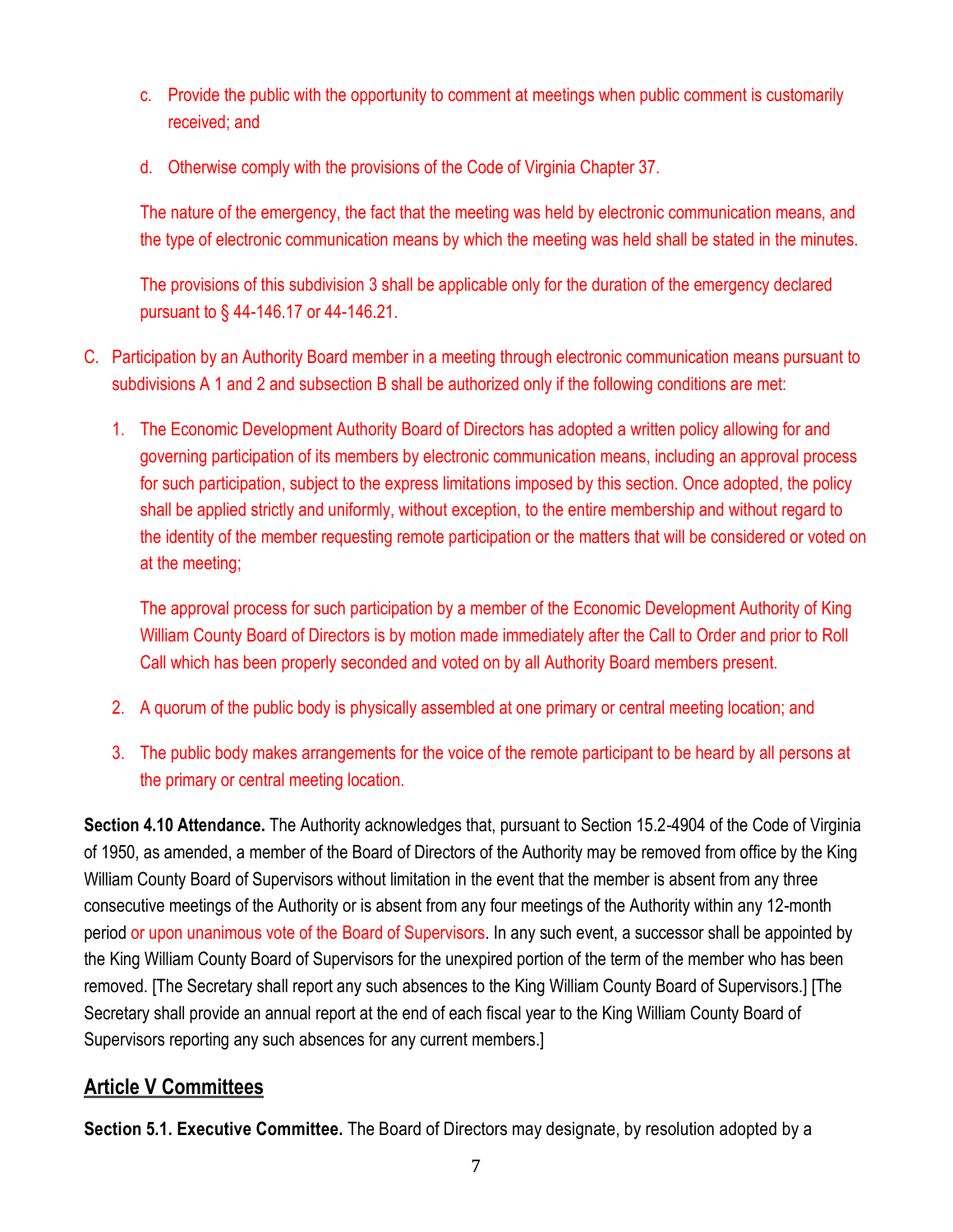majority of the directors, any two (2) or more of the directors to constitute an Executive Committee. The Executive Committee shall consider on behalf of the Board of Directors all matters brought to its attention when the Board is not in session during either a regular or special meeting. The Executive Committee shall act solely in an advisory capacity and shall not exercise any of the powers granted to the Authority or its officers pursuant to the Act or these bylaws. The Executive Committee shall report to the Board of Directors at the Board's next regularly scheduled meeting all matters considered by the Executive Committee.

**Section 5.2. Special Committees.** The Board of Directors may appoint from time to time such other committees, consisting of no more than any two (2) of the directors, as it may deem necessary and expedient to promote the purposes of the Authority. Such committees shall be advisory only and shall not be empowered to act by or on behalf of the Authority.

## **Article VI Prohibited Conduct**

**Section 6.1. Staff Direction.** No member of the Board of Directors shall direct the staff of the County of King William to take any action in the name of the Board of Directors or the Authority without the prior approval of the full Board of Directors.

**Section 6.2. Privileged Information.** No member of the Board of Directors shall disclose privileged or confidential information to any individual, organization, corporation, or the like; however, all matters before the Authority may be discussed by members of the Board of Directors pursuant to the Virginia Freedom of Information Act.

## **Article VII Rules of Order**

**Section 7.1. Rules of Order.** Roberts Rules of Order, newly revised or any subsequent edition thereof, shall govern all matters of procedure not specifically set forth in these bylaws or the Act.

**Section 7.2. Rules and Regulations.** The Board of Directors may adopt, amend, and modify from time to time such rules, regulations, or forms which it may deem necessary or expedient for the conduct and management of the affairs of the Authority and which shall not be inconsistent with the Act. The Secretary of the Authority shall maintain current copies of all rules, regulations, and forms adopted by the Authority, which shall be available for public inspection at all times atthe office of the Authority.

### **Article VIII Amendments**

**Section 8.1. Amendments.** These bylaws may be amended by the Board of Directors at any meeting provided ten (10) calendar days prior written notice of the meeting, with a copy of the proposed amendment, shall have been provided each director. each director is given written notice at least ten (10) calendar days prior to the meeting which includes a copy of the proposed amendments. No amendment shall be adopted except by a two-thirds (2/3) majority vote of the members of the Board of Directors present and voting.